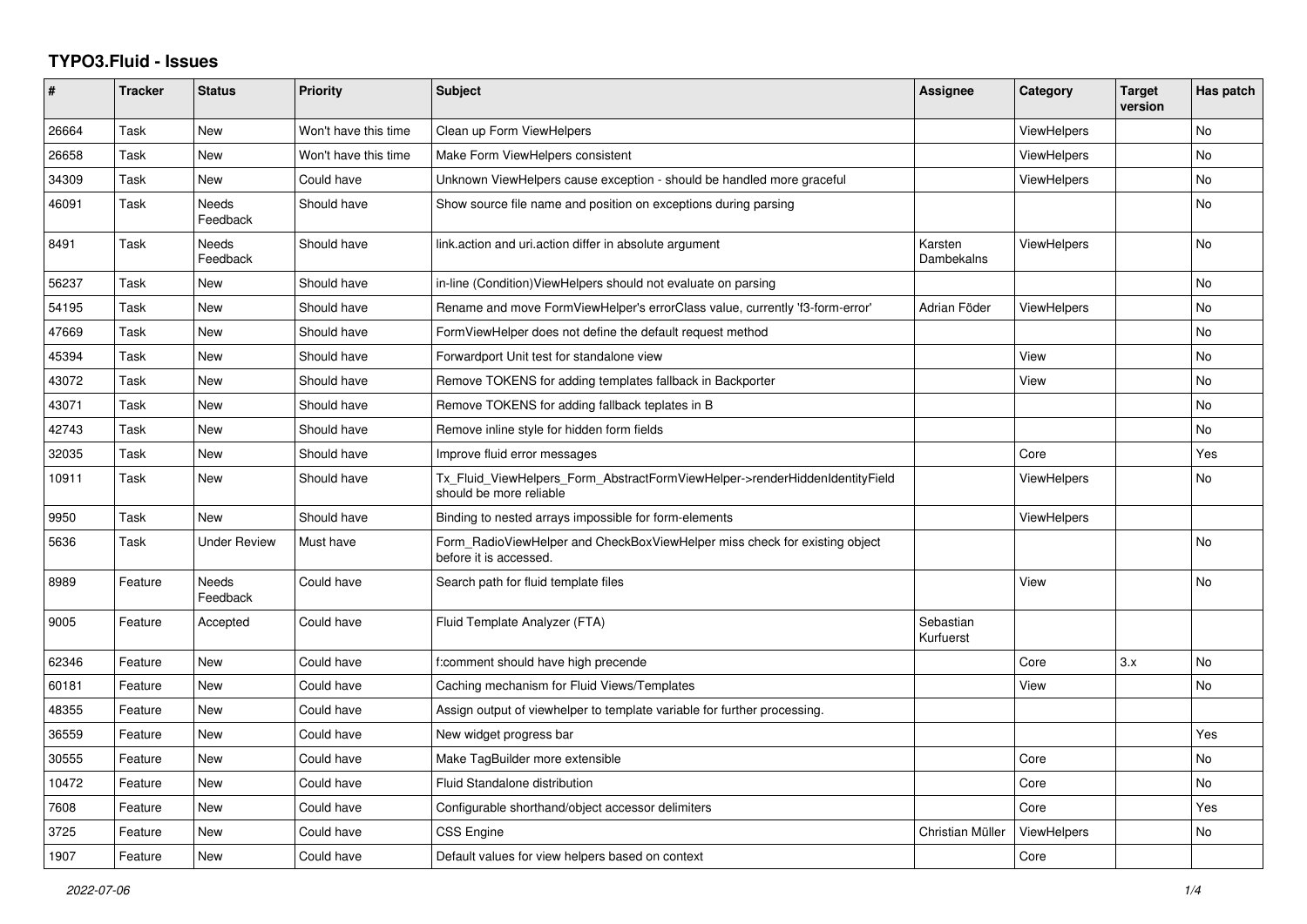| $\pmb{\#}$ | <b>Tracker</b> | <b>Status</b>            | <b>Priority</b> | <b>Subject</b>                                                                                | <b>Assignee</b>        | Category    | <b>Target</b><br>version | Has patch |
|------------|----------------|--------------------------|-----------------|-----------------------------------------------------------------------------------------------|------------------------|-------------|--------------------------|-----------|
| 52640      | Feature        | <b>Under Review</b>      | Should have     | Create an UnlessViewHelper as opposite to the IfViewHelper                                    | Marc Neuhaus           |             |                          | No        |
| 49756      | Feature        | <b>Under Review</b>      | Should have     | Select values by array key in checkbox viewhelper                                             |                        |             |                          | No        |
| 46257      | Feature        | <b>Under Review</b>      | Should have     | Add escape sequence support for Fluid                                                         |                        | Core        |                          | No        |
| 43346      | Feature        | <b>Under Review</b>      | Should have     | Allow property mapping configuration via template                                             | Karsten<br>Dambekalns  | ViewHelpers | 2.1                      | No        |
| 45345      | Feature        | <b>Needs</b><br>Feedback | Should have     | Easy to use comments for fluid that won't show in output                                      |                        |             |                          |           |
| 33394      | Feature        | Needs<br>Feedback        | Should have     | Logical expression parser for BooleanNode                                                     | <b>Tobias Liebig</b>   | Core        |                          | <b>No</b> |
| 3291       | Feature        | Needs<br>Feedback        | Should have     | Cacheable viewhelpers                                                                         |                        |             |                          | No        |
| 5933       | Feature        | Accepted                 | Should have     | Optional section rendering                                                                    | Sebastian<br>Kurfuerst | ViewHelpers |                          | No        |
| 60271      | Feature        | New                      | Should have     | Paginate viewhelper, should also support arrays                                               |                        |             |                          | No        |
| 60003      | Feature        | New                      | Should have     | Add required-Attribute to f:form.password                                                     |                        | ViewHelpers |                          | No        |
| 51277      | Feature        | New                      | Should have     | ViewHelper context should be aware of actual file occurrence                                  |                        |             |                          | No        |
| 46545      | Feature        | <b>New</b>               | Should have     | Better support for arrays in options of SelectViewHelper                                      |                        |             |                          | No        |
| 45153      | Feature        | New                      | Should have     | f:be.menus.actionMenuItem - Detection of the current select option is insufficient            |                        |             |                          | No        |
| 42397      | Feature        | New                      | Should have     | Missing viewhelper for general links                                                          |                        |             |                          | No        |
| 40081      | Feature        | New                      | Should have     | Allow assigned variables as keys in arrays                                                    |                        |             |                          | No        |
| 39936      | Feature        | New                      | Should have     | registerTagAttribute should handle default values                                             |                        | ViewHelpers |                          | No        |
| 38130      | Feature        | New                      | Should have     | Checkboxes and multiple select fields should have an assignable default value                 |                        |             |                          | No        |
| 37095      | Feature        | New                      | Should have     | It should be possible to set a different template on a Fluid TemplateView inside an<br>action | Christopher<br>Hlubek  |             |                          | No        |
| 36410      | Feature        | New                      | Should have     | Allow templates to send arguments back to layout                                              |                        | ViewHelpers |                          | No        |
| 33215      | Feature        | New                      | Should have     | RFC: Dynamic values in ObjectAccess paths                                                     |                        |             |                          | No        |
| 31955      | Feature        | New                      | Should have     | f:uri.widget                                                                                  |                        | Widgets     |                          | No        |
| 9514       | Feature        | New                      | Should have     | Support explicit Array Arguments for ViewHelpers                                              |                        |             |                          |           |
| 4704       | Feature        | New                      | Should have     | Improve parsing exception messages                                                            |                        | Core        |                          |           |
| 51100      | Feature        | New                      | Must have       | Links with absolute URI should have the option of URI Scheme                                  |                        | ViewHelpers |                          | No        |
| 65424      | Bug            | <b>Under Review</b>      | Should have     | SelectViewHelper must respect option(Value Label)Field for arrays                             |                        | ViewHelpers |                          | No        |
| 55008      | Bug            | <b>Under Review</b>      | Should have     | Interceptors should be used in Partials                                                       | Christian Müller       |             |                          | No        |
| 53806      | Bug            | <b>Under Review</b>      | Should have     | Paginate widget maximumNumberOfLinks rendering wrong number of links                          | Bastian<br>Waidelich   | Widgets     |                          | No        |
| 52536      | <b>Bug</b>     | <b>Under Review</b>      | Should have     | Errorclass not set if no property-attribute set                                               |                        |             |                          |           |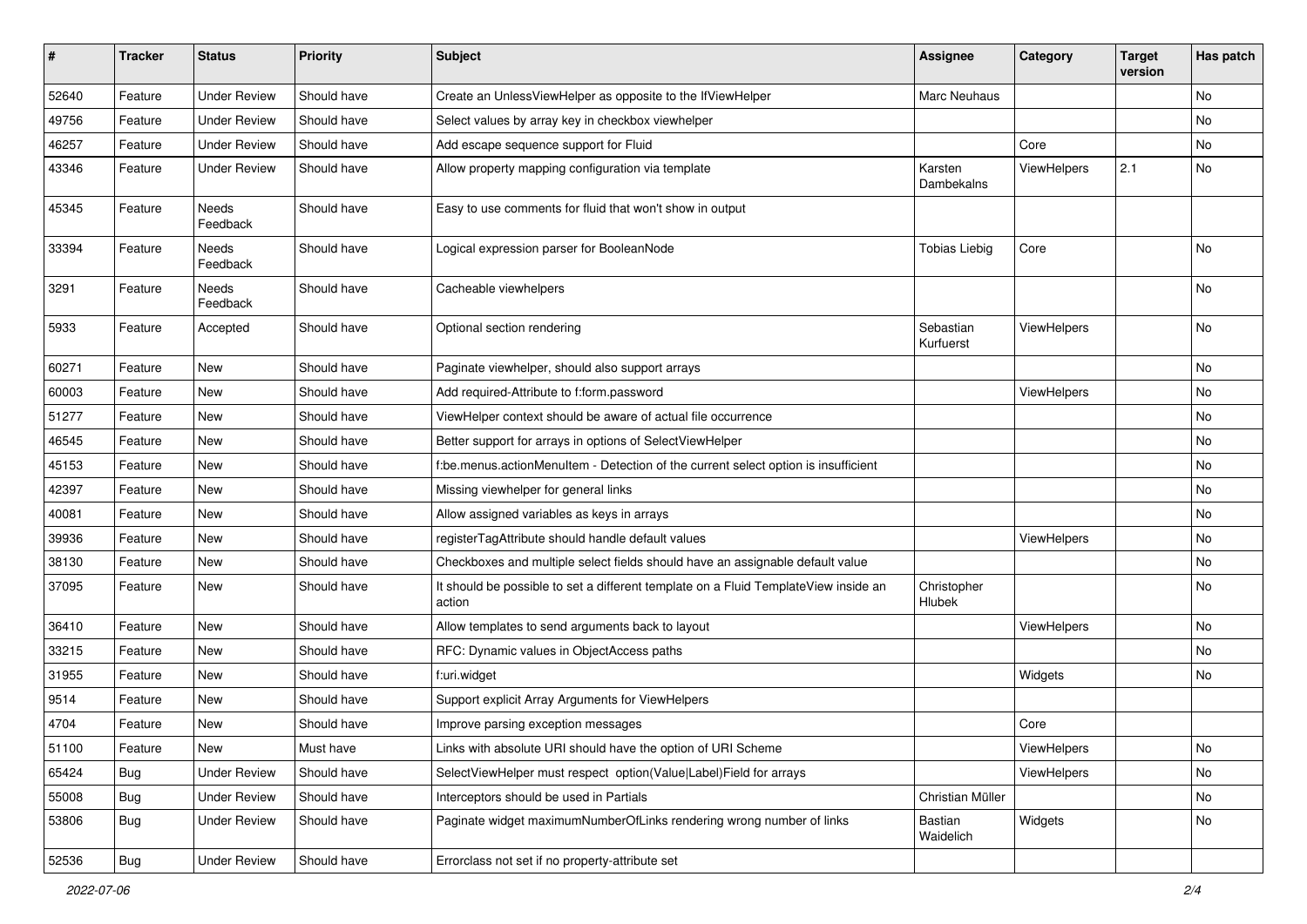| ∦     | <b>Tracker</b> | <b>Status</b>       | <b>Priority</b> | <b>Subject</b>                                                                                              | <b>Assignee</b>             | Category           | <b>Target</b><br>version | Has patch |
|-------|----------------|---------------------|-----------------|-------------------------------------------------------------------------------------------------------------|-----------------------------|--------------------|--------------------------|-----------|
| 50888 | Bug            | <b>Under Review</b> | Should have     | WSOD by changing name of section and if Fluid caches are generated                                          |                             |                    |                          | No        |
| 47006 | Bug            | <b>Under Review</b> | Should have     | widget identifier are not unique                                                                            |                             |                    |                          | No        |
| 44234 | Bug            | <b>Under Review</b> | Should have     | selectViewHelper's sorting does not respect locale collation                                                |                             | ViewHelpers        | 2.1                      | No        |
| 40998 | Bug            | <b>Under Review</b> | Should have     | Missing parent request namespaces in form field name prefix                                                 | Sebastian<br>Kurfuerst      | ViewHelpers        | 1.1.1                    | No        |
| 34682 | Bug            | <b>Under Review</b> | Should have     | Radio Button missing checked on validation error                                                            |                             | ViewHelpers        |                          | No.       |
| 58862 | Bug            | Needs<br>Feedback   | Should have     | FormViewHelper doesn't accept NULL as value for \$arguments                                                 | Bastian<br>Waidelich        | ViewHelpers        |                          | Yes       |
| 46289 | Bug            | Needs<br>Feedback   | Should have     | Enable Escaping Interceptor in XML request format                                                           |                             | View               | 2.0.1                    | No        |
| 36662 | Bug            | Needs<br>Feedback   | Should have     | Checked state isn't always correct when property is collection                                              | Kevin Ulrich<br>Moschallski | ViewHelpers        | 1.1.1                    | No        |
| 28551 | Bug            | Accepted            | Should have     | (v4) backport VHTest                                                                                        | Sebastian<br>Kurfuerst      |                    |                          | No        |
| 58983 | <b>Bug</b>     | New                 | Should have     | format.date does not respect linebreaks and throws exception                                                |                             |                    |                          | No        |
| 58921 | Bug            | New                 | Should have     | f:form.* VHs crash if NOT inside f:form but followed by f:form                                              |                             |                    |                          | No        |
| 54284 | <b>Bug</b>     | New                 | Should have     | Default Option for Switch/Case VH                                                                           |                             | <b>ViewHelpers</b> |                          | No        |
| 52591 | Bug            | New                 | Should have     | The Pagination Widget broken for joined objects                                                             |                             |                    |                          | No        |
| 52419 | Bug            | New                 | Should have     | Wrong PHPDocs notation for default value inline f:translate viewhelper                                      |                             |                    | 2.0                      | No        |
| 49600 | <b>Bug</b>     | New                 | Should have     | f:form tag shown as a HTML on frontend                                                                      |                             | ViewHelpers        |                          | No        |
| 39990 | Bug            | New                 | Should have     | Same form twice in one template: hidden fields for empty values are only rendered<br>once                   |                             | Core               |                          | No        |
| 37619 | Bug            | New                 | Should have     | Fatal Error when using variable in name attribute of Section ViewHelper                                     |                             | ViewHelpers        |                          | No        |
| 36655 | Bug            | New                 | Should have     | <b>Pagination Links</b>                                                                                     |                             | Widgets            |                          | No        |
| 30937 | Bug            | New                 | Should have     | CropViewHelper stringToTruncate can't be supplied so it can't be easily extended                            |                             | ViewHelpers        |                          | Yes       |
| 28554 | Bug            | New                 | Should have     | (v4) implement feature flag to disable caching                                                              |                             |                    |                          | No        |
| 28553 | Bug            | New                 | Should have     | improve XHProf test setup                                                                                   |                             |                    |                          | No        |
| 28552 | Bug            | New                 | Should have     | (v5) write ViewHelper test for compiled run; adjust functional test to do two passes<br>(uncached & cached) |                             |                    |                          | No        |
| 28550 | <b>Bug</b>     | New                 | Should have     | (v4) make widgets cacheable, i.e. not implement childnodeaccess interface                                   |                             |                    |                          | No        |
| 28549 | Bug            | New                 | Should have     | make widgets cacheable, i.e. not implement childnodeaccess interface                                        |                             |                    |                          | No        |
| 13045 | Bug            | New                 | Should have     | Entity decode of strings are different between if-conditions and output of variable                         |                             |                    |                          |           |
| 12863 | Bug            | New                 | Should have     | Attributes of a viewhelper can't contain a '-'                                                              | Sebastian<br>Kurfuerst      | Core               |                          | No        |
| 8648  | Bug            | New                 | Should have     | format.crop ViewHelper should support all features of the crop stdWrap function                             |                             | ViewHelpers        |                          | No        |